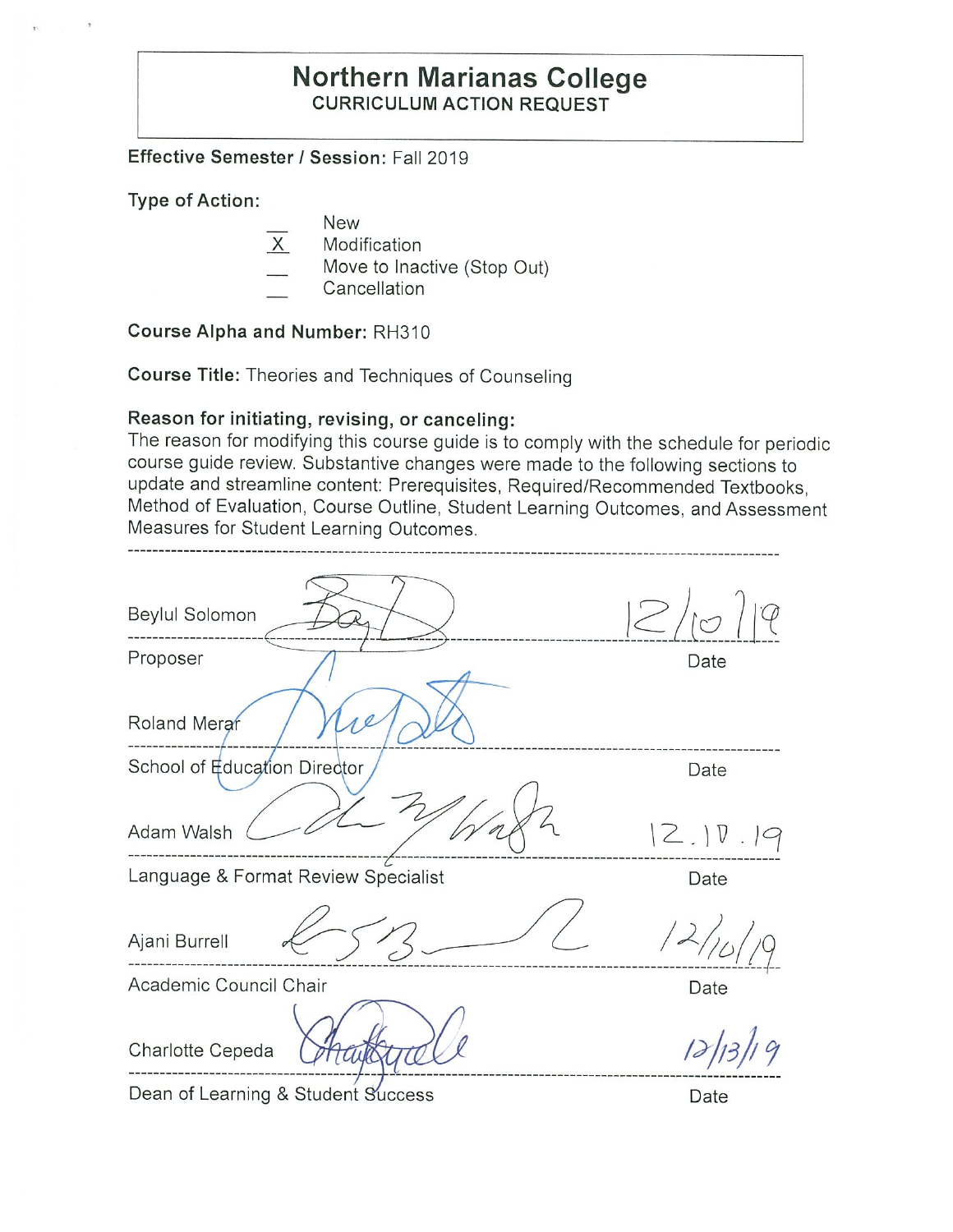Course: RH310

# **1. Department**

School of Education

### **2. Purpose**

This course provides vital content for all students who have an interest in the counseling profession. The course melds theory, the practice of communication, and counseling skills with a focus on the foundations of the helping relationship. Ethical, legal, and social counselor responsibilities will be addressed. Skills in counseling assessment, research, and evaluation are developed. The target population is all students pursuing a degree in Education with a concentration in Rehabilitation and Human Services, as well as teachers, parents, administrators, and anyone else having an interest in developing counseling, communication, and interviewing skills.

# **3. Description**

# **A. Required/Recommended Textbook(s) and Related Materials**

Required:

Erford, B.T. (2017). Orientation to the Counseling Profession: Advocacy, Ethics and Professional Foundations (3rd ed.). New York, NY: Pearson.

Readability level: Grade 12

Recommended:

Evans, D.R., Hearn, M.T., Uhlemann, M.R., and Ivey, A.E. (2016)., *Essential* Interviewing: A Programmed Approach to Effective Communication (9th ed.). Toronto, Ontario-Canada: Thompson Brooks/Cole.

Readability level: Grade 12

### **B. Contact Hours**

- **1. Lecture:** 3 per week/ 45 per semester
- **2. Lab:** N/A
- **3. Other:** N/A

### **C. Credits**

- **1. Number:** 3
- **2. Type:** Regular degree credits

### **D. Catalogue Course Description**

This course melds theory, the practice of communication, and counseling skills with a focus on the foundations of the helping relationship. Ethical, legal, and social counselor responsibilities will be addressed. Skills in counseling assessment, research, and evaluation are developed. Prerequisites: RH215 with a "C" grade or higher; acceptance into the School of Education (Teacher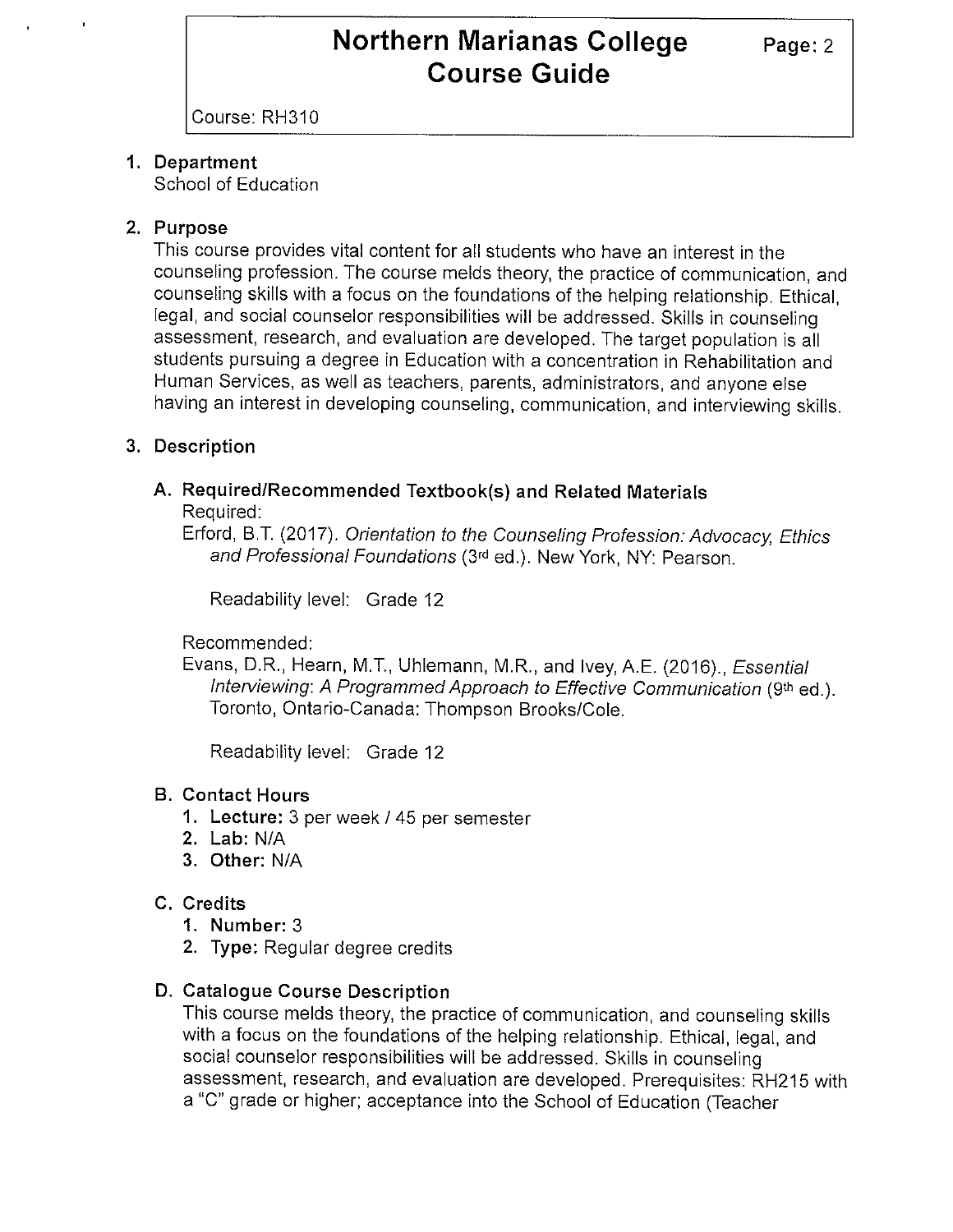Course: RH310

Candidacy) or permission of the Director of the School of Education. English Placement Level: EN202. Math Placement Level: MA132. (Course offered: Fall and Spring)

#### **E. Degree or Certificate Requirements Met by Course**

This course is required for the B.S. Degree in Education with a concentration in Rehabilitation and Human Services.

#### **F. Course Activities and Design**

Class activities, design, and specific instructional methods will be at the discretion of the instructor. Suggested techniques may include, but are not limited to: lecture, interactive discussion, facilitated group discussions, problem-based learning/case studies, audio-visual, professional article reviews, reactions/ reflections, group/individuals presentations, scenario/role-playing, quizzes, and exams.

#### **4. Course Prerequisite(s); Concurrent Course Enrollment**

Prerequisites: RH215 with a "C" grade or higher; acceptance into the School of Education (Teacher Candidacy) or permission of the Director of the School of Education

Concurrent Course Enrollment: N/A

### **Required English/Mathematics Proficiency Level(s)**

English Placement Level: EN202 Mathematics Placement Level: MA 132

#### **5. Estimated Cost of Course; Instructional Resources Needed**

Cost to the Student: Tuition for a 3-credit course, textbooks, and student activity fees.

Cost to the College: Instructor's salary

Instructional resources needed for this course include: textbooks, whiteboard and markers, projectors, laptop computer, extension cords, and duplicating supplies and materials.

#### **6. Method of Evaluation**

Students will be evaluated based on their attendance, class participation, written assignments, oral presentations, mock counseling sessions, quizzes, and exams. NMC's grading and attendance policies will be followed.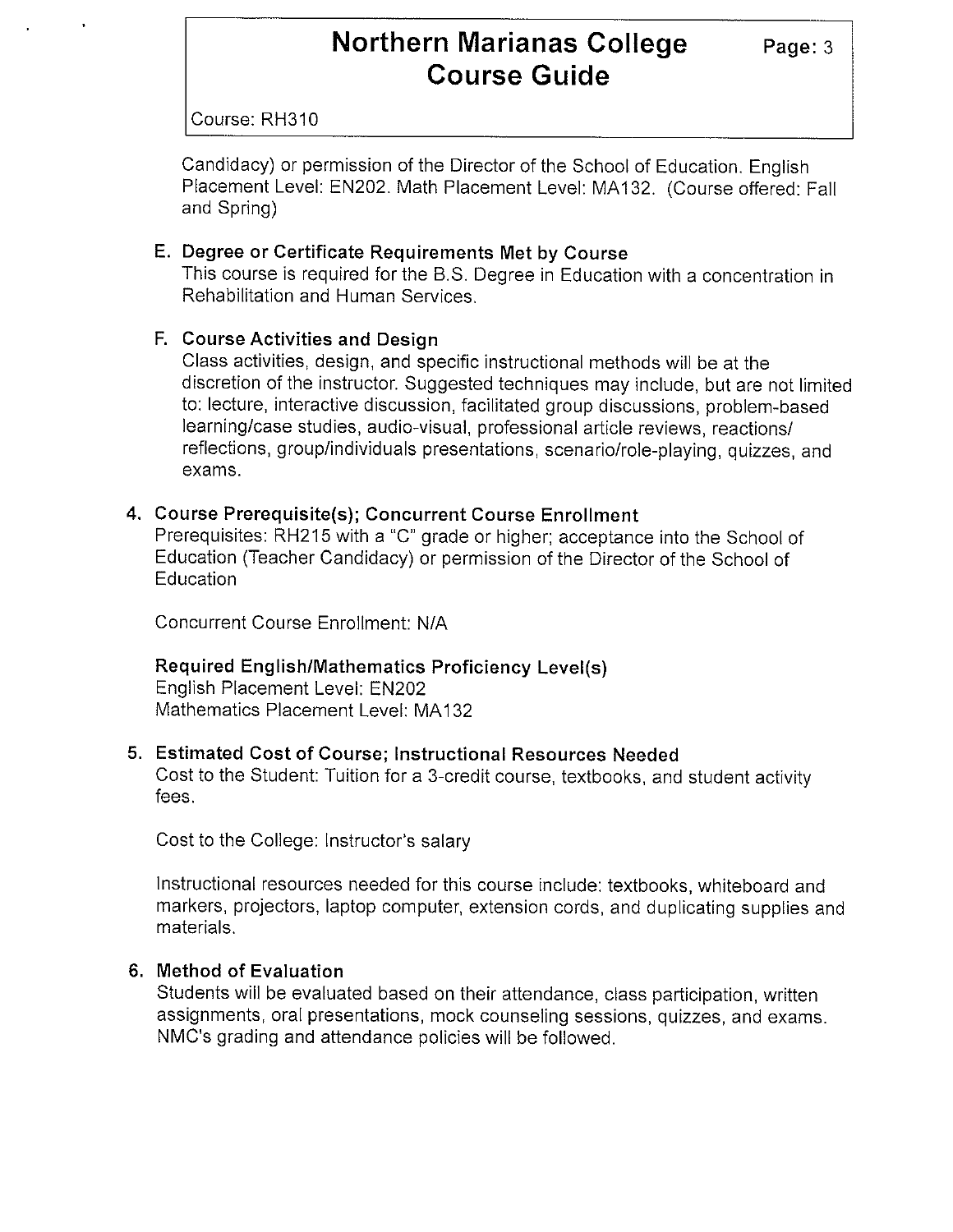Course: RH310

# **7. Course Outline**

This is a topical outline and does not necessarily indicate the sequence in which the material will be presented.

- 1.0 Counselor's Roles and Responsibilities
	- 1.1 Holistic wellness model
	- 1.2 Careers in the helping professions
	- 1.3 Effective and ineffective helpers
	- 1 .4 Education, career choices, and credentialing
- 2.0 Burnout and Stress Management (Self-Care)
- 3.0 Counseling Responsibilities and Issues
	- 3.1 Ethical
	- 3.2 Legal
	- 3.3 Social
- 4.0 Counseling Skills
	- 4.1 Understanding clients
	- 4.2 Conducting a counseling session
	- 4.3 The counseling process: attendance, exploration, understanding, action, and termination
	- 4.4 Crisis intervention skills
- 5.0 Theoretical Approaches to Counseling and Psychotherapy
- 6.0 Types of Counseling
	- 6.1 Group work
	- 6.2 Family counseling
	- 6.3 Career and lifestyle counseling
	- 6.4 School and university counseling
	- 6.5 Community counseling and consultation
- 7.0 Multicultural Approaches to Counseling
- 8.0 Assessment, Research, and Evaluation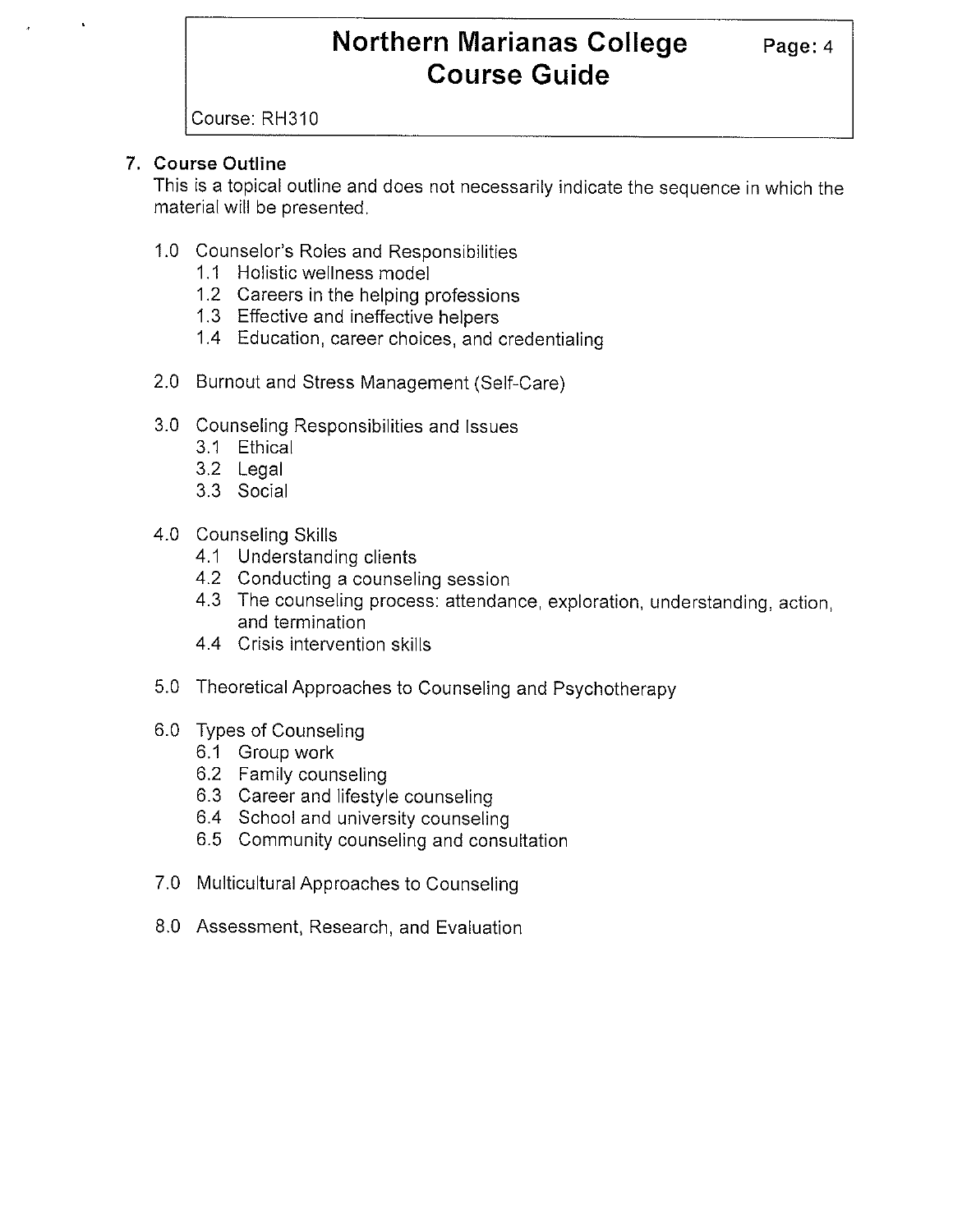Course: RH310

#### **8. Instructional Goals**

The course will introduce students to:

- 1.0 The types of people who enter the counseling profession and the things they do;
- 2.0 How counseling fits into the larger role of the helping professions;
- 3.0 Problems, issues, and challenges associated with counseling and the helping relationship;
- 4.0 Ethical, legal, and social responsibilities of counselors;
- 5.0 The helping process as a way to meet the needs of all clients;
- 6.0 The theories, skills, and responsibilities associated with being a counselor;
- 7.0 Human growth and developmental theories as applied to the counselor's role in developing the whole person;
- 8.0 Group work and use in the counseling profession;
- 9.0 Multicultural approaches to counseling and the related body of research;
- 10.0 The roles and procedures involved with assessment of clients; and
- 11.0 The role and use of research and evaluation in counseling.